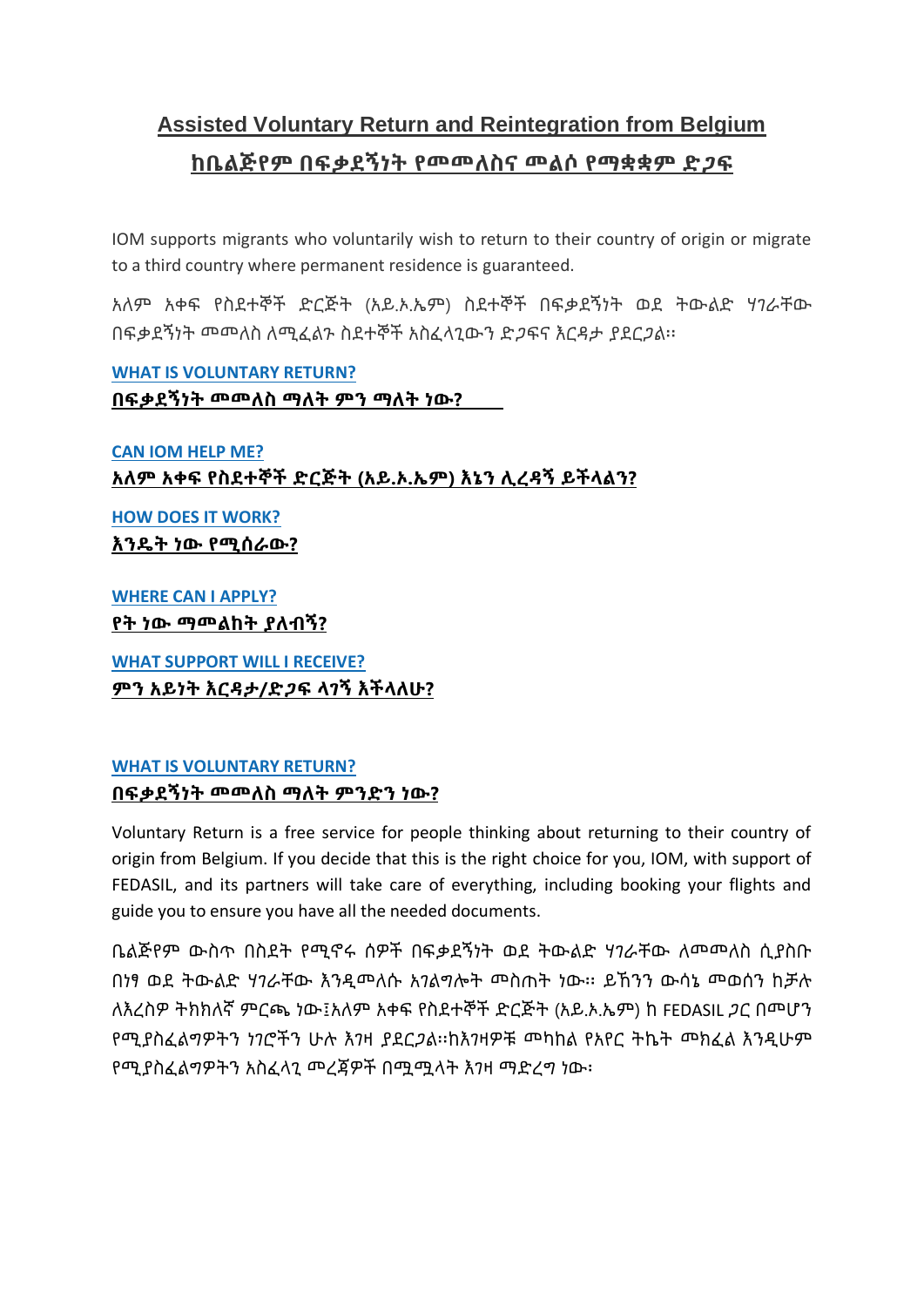### **IOM CAN HELP YOU አለም አቀፍ የስደተኞች ድርጅት (አይ.ኦ.ኤም) እርስዎን ሊረዳዎት ይችላል**

IOM's voluntary return assistance is available to all migrants located in Belgium, regardless of their legal status. You can talk to us about voluntary return without any obligation. Everything we discuss will be kept confidential. We will inform you on the assistance available before, during and after your departure.

You can discuss any concerns you may have relating to your possible return in a personal conversation with one of our counsellors. To answer more specific questions, we can contact our colleagues at the IOM office in your country of origin.

If you decide that voluntary return is the right choice for you, IOM can help you with all the preparations for your departure.

አለም አቀፍ የስደተኞች ድርጅት (አይ.ኦ.ኤም) በፍቃደኝነት እንዲመለሱ ለማገዝ ሁሌም በቤልጅየም ውስጥ የሚኖሩ ስደተኞች ህጋዊ በሆነ መንገድ መርዳት ነው፡፡

ያለምንም ግዴታ በፈቃደኝነት ለመመለስ የሚያስብ ሰው ሊያነጋግረን ይችላል፡፡ የምንወያያቸው ጉዳዮች በሙሉ ሚስጥራዊነታቸው የተጠበቀ ነው፡፡ከዚህ ከሃገር ከመውጣትዎ/ከመሄድዎ በፊት߹በጉዞ ላይ እና ሃገርዎ ከገቡ በኋላም የምናደርግልዎትን ድጋፍ እናሳውቅዎታለን፡፡

ማንኛውንም ለመመለስ የሚያስፈልግዎትን ወይም የሚያሳስብዎትን ነገር ከእኛ ካውንስለር ጋር መወያየትና መነጋገር ይችላሉ፡፡ እንዲሁም የተለያዩ መልስ የሚሹ ጥያቄዎችም ካልዎት በትውለድ ሀገርዎ የሚገኘውን አለም አቀፍን የስደተኞች ድርጅት (አይ.ኦ.ኤም) አናነጋግርልዎታለን፡፡

በፈቃደኝነት ወደ ትውልድ ሀገርዎ ለመመለስ ከወሰኑ ትክክለኛ ምርጫ ነው፤ አለም አቀፍ የስደተኞች ድርጅትም (አይ.ኦ.ኤም) ከመሄድዎ በፊት ሁሉንም የሚስፈልግዎትን ዝግጅቶች ሊረዳዎትና ሊያግዝዎት ዝግጁ ነው፡፡

# **HOW DOES IT WORK?**

### **እንዴት ነው የሚሰራው?**

After you apply for Voluntary Return, IOM will contact you for a counselling during which all details will be explained. IOM can help guide you to obtain your travel documents and will explain you the necessary steps to take Your journey. IOM will assist you upon departure at the airport in Brussels but you will travel as a regular passenger. If needed, IOM can provide assistance at the airports during transit and upon arrival.

በፈቃደኝነት ለመመለስ ካመለከቱ በኋላ፤ አለም አቀፉ የስደተኞች ድርጅትም (አይ.ኦ.ኤም) ስለ ስለአለው አጠቃላይ ሁኔታ ሊያማክርዎት ወይም ሊነግርዎት ይጠራዎታል፡፡አይ.ኦ.ኤም ስለሚያስፈልጉዎት መረጃዎችና እና ስለጉዞዎት አስፈላጊ የሆኑ ቅደም ተከተሎችን በማብራራት ያስረዳዎታል ወይም ያግዝዎታል፡፡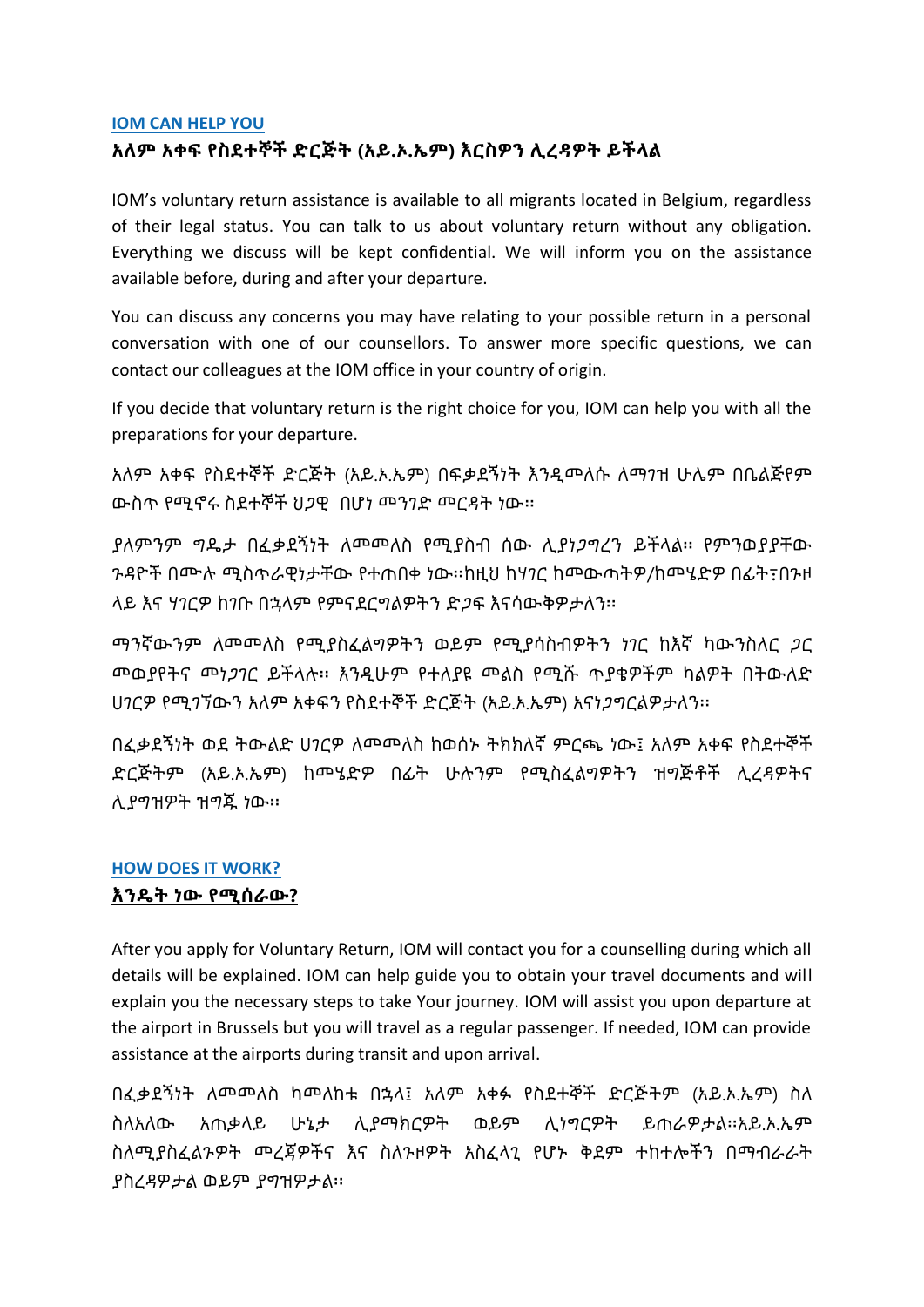አለም አቀፍ የስደተኞች ድርጅት (አይ.ኦ.ኤም) እስከ ፕራስለስ አየር መንገድ ከመደበኛ መንገደኞች ጋር አብረው እስከሚሄዱ ድረስ አስፈላጊውን ድጋፍ ያደርግለዎታል፡፡አስፈላጊም ከሆነ አለም አቀፍ የስደተኞች ድርጅት (አይ.ኦ.ኤም) በመሸጋገሪያ አየር መንገድና በሚደርሱበት መዳረሻ ሃገር ሁሉ አስፈላጊውን ድጋፍ ሊያደርግ ይችላል፡፡

#### **WHERE CAN I APPLY? የት ነው ማመልከት ያለብኝ?**

If you are residing in a reception structure, you may apply via the centre by asking your social assistant for more information on voluntary return. If you are residing outside the reception structure or at a private address, you may contact one of our NGO partners (click [here](https://belgium.iom.int/sites/default/files/AVRR%20Partners.pdf) for the full list) for more information or one of the Fedasil return desks. Please find here the contact details from a partner near your place of residence.

#### **For all return and reintegration-related questions, you can contact:**

FR/ENG: 0491/56.05.23

NL/ENG: 0499/64.80.94

የሚኖሩት በማቆያ ውስጥ ከሆነ፤በማዕከሉ ውሰጥ ያለውን/ችውን የማህበራዊ ረዳት ሰራተኛ በመጠየቅ በፈቃደኝነት የመመለስ መረጃን ማግኘትና ማመልከት ይችላሉ፡፡

የሚኖሩት ከማቆያ ማዕከል ውጪ ከሆነ ወይም በግል መኖሪያ ቤት ከሆነ፤ ከእኛ ጋር አብሮ የሚሰራ ማንኛውንም መንግስታዊ ያልሆነ ተቋም ማናገር ይችላሉ፡፡ ለበለጠ መረጃ ደግሞ (ይኸንን ሊንክ በመንካት ሙሉ ዝርዝር መረጃ ማግኘት ይችላሉ)፡፡

እባክዎ በሚኖሩበት የመኖሪያ አካባቢ የሚገኙ አጋሮችቻችንን ለማግኘት/ለማናገር ቀጥሎ ያለውን ሙሉ መረጃ ፈልገው ያግኙ፡፡

#### **ማንኛውም ከመመለስና መልሶ ማቋቋም ጋር የሚገናኝ ጥያቄዎች ካላችሁ፤ በሚቀጥለው አድራሻ ማናገር ይችላሉ፡፡**

FR/ENG: 0491/56.05.23

NL/ENG: 0499/64.80.94